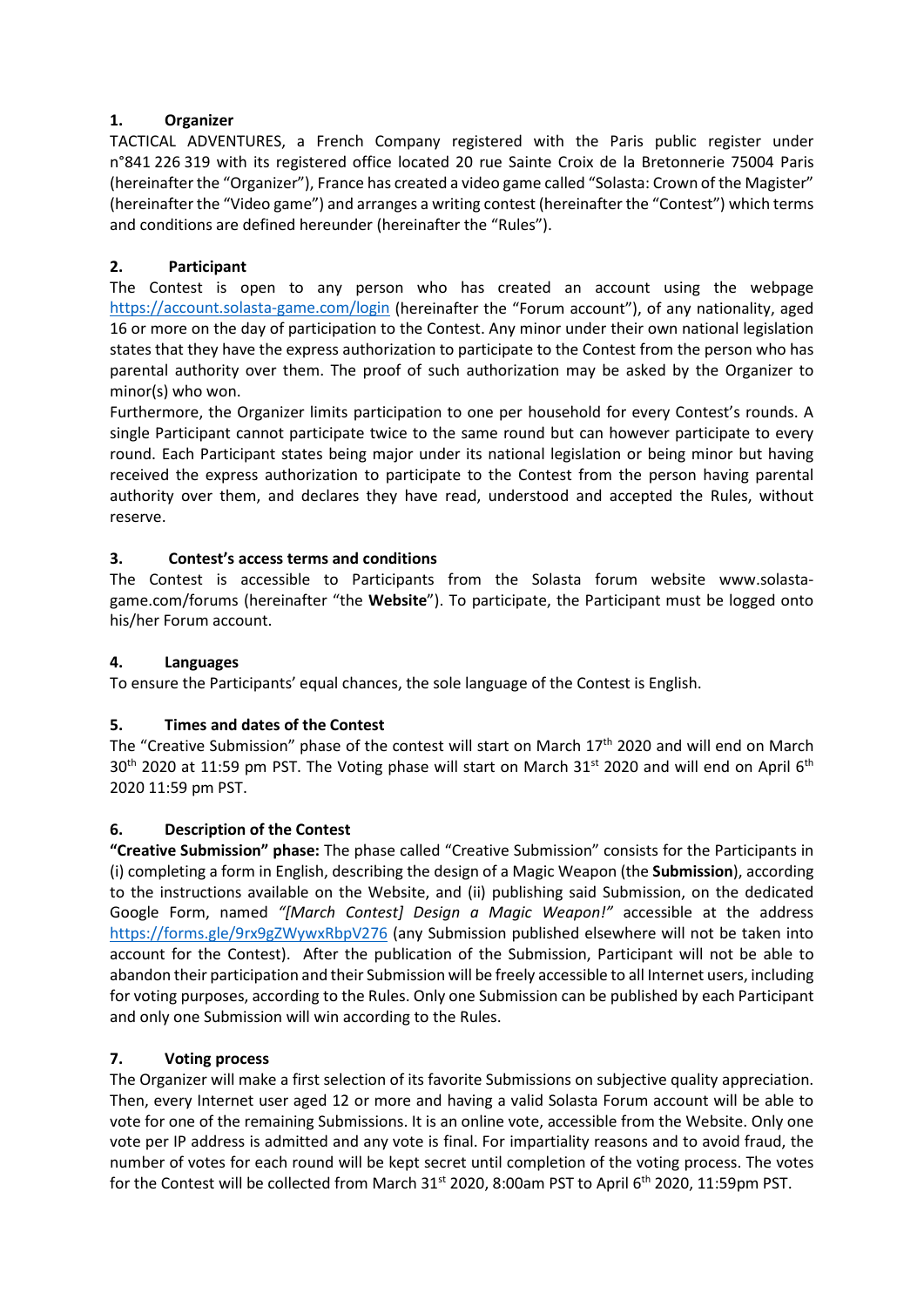## **8. Winners' Designation**

The winner of the Contest is the Participant who obtains the highest number of vote (hereinafter the "Winner"). Results will be displayed on the Website and the Organizer's website the day after the completion of the voting process at 8:00 am PST. In case of a tie between two or more Participants, the Organizer will publish the name of the chosen Participants and inform that the Voting phase will be extended for one day to break the tie, since there can only be one Contest Winner. By participating to the Contest, Participants expressly authorize the Organizer to publish their username(s) on the Website, on the Organizer's website and on any other support in relation to the Contest and/or the Video game. The Winner will be informed by email sent to the email address mentioned in the Forum account profile sheet after the "Voting" phase ends.

## **9. Description of the prize**

The Winner of the Contest will be provided with a prize composed of (i) an exclusive Solasta forums badge, (ii) the implementation of his/her Submission in the Video game and (iii) his/her name in the credits of the Video game. Prizes are only composed of the above, excluding anything else. Finally, the Organizer intends to make it clear that the prize is the only reward of the contest.

## **10. Awarding's conditions of the prize**

The prize awarding may not be the ground for any dispute of any kind, for its exchange or replacement for any reason whatsoever.

## **11. Intellectual Property**

- 11.1 **Participants Warranties:** Participants warrant that they are the sole authors of the Scenario and content(s) they may have produced and published in the context of the Contest. To that extent, Participants warrant (i) that they own all necessary intellectual property rights over the said Submission, (ii) the quiet enjoyment of the Submission against all troubles and claims from any third party, (iii) that the said Submission do not constitute an infringement to any pre-existent works and more generally, that they do not restrict or affect third party rights. They also undertake to warrant the Organizer against any conviction in principal, interests and accessories, that could be pronounced against it as a result of the use of the Submissions. The Organizer being the sole owner of intangible element like its Internet website, the Website, the trademarks and designs, images, photography and texts displayed on its Internet website and the Website, Participants refrain from infringing, directly or indirectly, the property rights of the owner on those elements.
- 11.2 **Assignment of intellectual property rights of the Participants to the Organizer:** The Submissions are likely to be protected by intellectual property rights. Hence, the Participants grant the Organizer all of intellectual property rights over the Submissions.
- They grant **their exploitation's right**, and notably (a) the right to incorporate and to exploit all or part of the Submissions in data bases, multimedia works, video games, in the context of an online and/or offline exploitation, (b) the right to grant a third party, in whatever form it shall take, notably by an assignment, a license or another contract, at no cost or for value, all or part of the granted rights in the Submissions, temporarily or permanently, (c) the right to authorize reproduction, representation, publication and edition in all or part of the Submissions as well as of all the main features of the Submissions for the exploitation by any processes and on any formats, including for the promotion and/or advertising of the Video game (in its actual version or all future versions).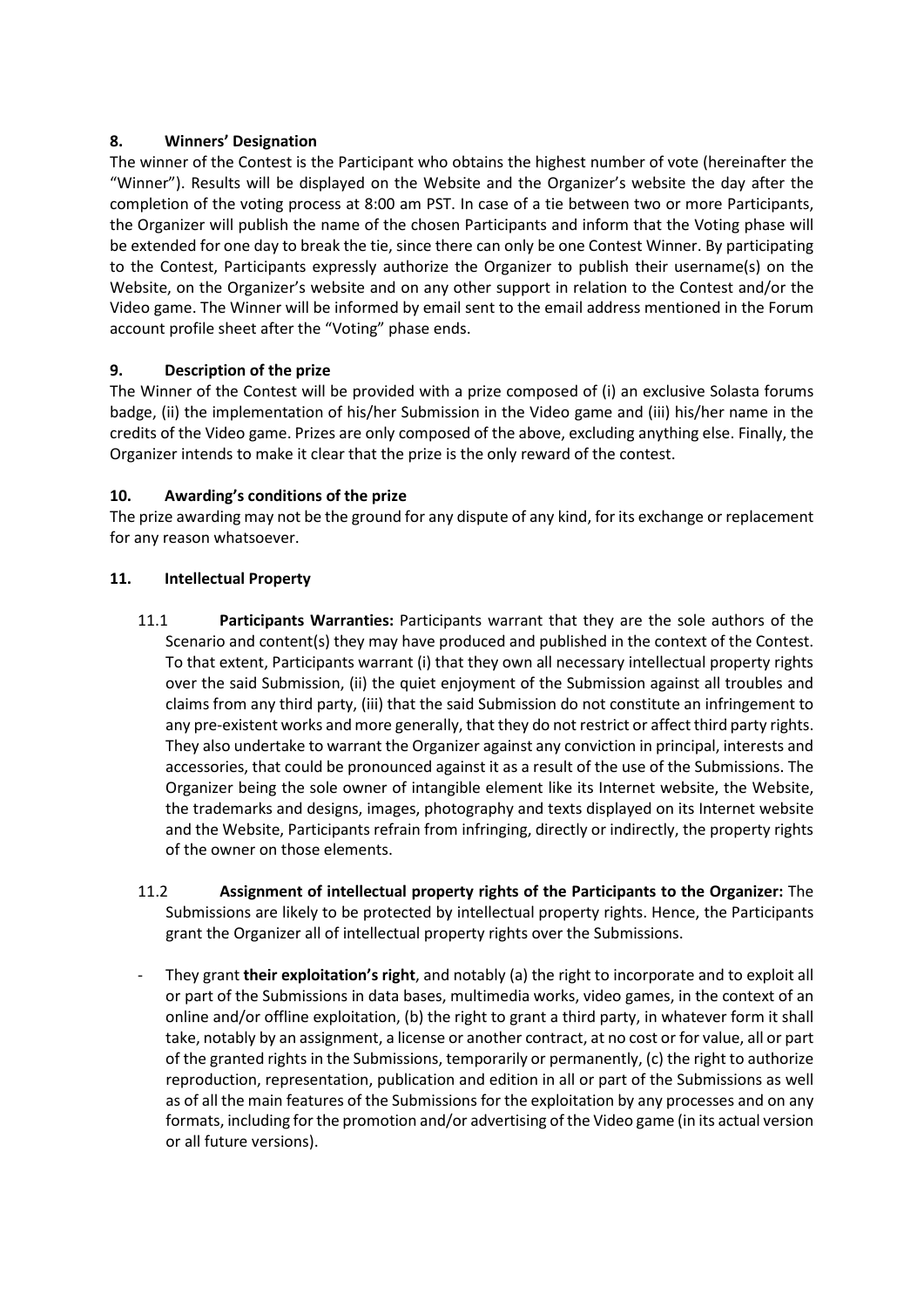- They grant **their reproduction's right** and notably (a) the right to fix, to have fixed, to reproduce, to have reproduced, to register, to have registered, by any means, all or part of the Submissions in all processes, medium, formats and by using all the aspect ratios, in two or three dimensions, as well as fixed photographs of all or part of the Scenarios and content(s), (b) the right to establish or to have established, to exploit or to have exploited all the originals, doubles or copies of all or part of the Submissions, by any processes, by any medium and using any formats, (c) the right to put these originals, doubles and copies into circulation or to have them put into circulation and to exploit or to have exploited them on all formats, by any electronic communication networks and/or stationary or mobile radio communication networks and/or fixed or mobile telecommunication networks and more generally, by all means of provision to the existing and future public, of all or part of the Submissions, (d) the right to digitalize or have them digitalized, to modulate them, to have them modulated, to compress and decompress them, to have them compressed or decompressed, to memorize them and have them memorized, to reproduce them, to have them reproduced, as well as to store them and to have them stored, notably for their transfer and/or diffusion and/or exploitation on any formats and by any processes.
- They grant **their right of representation** and notably (a) the right to represent all or part of the Submissions or to have them represented all over the world, by radio, wire, satellite, digital television, Hertzian television, TNT, XDSL, WebTV, Catch-up TV, Podcasting, fixed and/or mobile television, Internet, Intranet, wireless telephony networks, and all electronic communication networks, in all the private places or the places accessible to the public, and by any processes, on any formats, at no cost or with a flat fee subscription or with an individualized price, (b) the right to communicate the broadcasting of all or part of the Submissions, in a place accessible to the public, (c) the right to broadcast all or part of the Submissions or to have them broadcasted all over the world, with any kind of public, on all electronic communication networks (notably computer, telematics, internet) and by any processes, (d) the right to represent all or part of the Submissions, to the public in cultural and educational, private or public, French or foreign institutions such as museums, libraries, educational or training establishments…, in internal company networks, corporate groups and any other groups of natural or legal persons, public or private, French or foreign, (e) the right of exploitation of all or part of the Scenarios and content(s) by linear or interactive, analogical or digital videograms, including notably DVDs, video tapes, video discs, CDI, CD-Rom, DVD-Rom, DVD, CDV, Blu-Ray Disc, digital discs, hard discs, USB keys, memory cards, flash memory, SD cards and those in the same category, intended for sale, rent or loan for private use by the public or public use, (f) the representation to the public of all or part of the Submissions, in any events and for example to provide information, promotion, demonstration and advertisement of the Video Game (in its actual version or all future versions).
- They grant **their right of adaptation** notably includes the right to adapt, to correct, to have all or part of the Submissions evolved, the right to make new versions of the Submissions or new developments based on all or part of the Submissions, the right to keep, to change, to organize, to combine, to condense, to transcribe, to digitize, to mix all or part of the Submissions, the right to translate them in any languages, to adapt them to any artistic kind, the right to interface them with whichever software, hardware or database, the right to integrate them into any existing or future works, on any formats and by any processes.
- They grant **their right of derived commercialization** which notably consists in (a) the right to make, to distribute, to sell, to rent, to lend, to edit, to commercialize or to use in any forms, products and/or objects that incorporate all or part of the Submissions as well as any of main characteristics of all or part of the Submissions in their substance, their form, their design, their packaging and their presentation, by any process, (b) the right to commercially use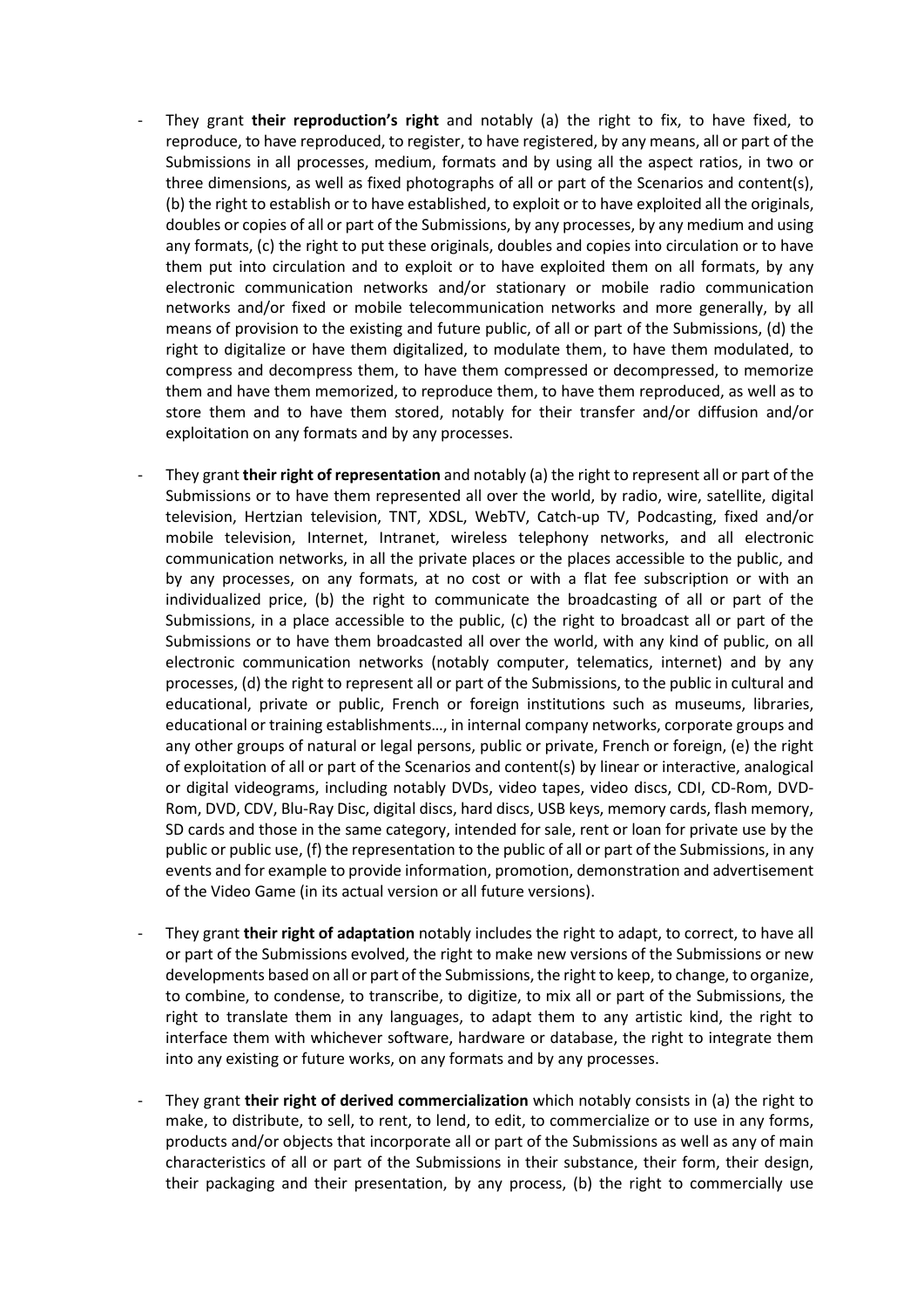products and/or dematerialized services such as SMS, MMS, chat, games, multimedia creations, downloads, cellular phones customization elements such as ringtones, wallpapers, flash animations, etc. which reproduce or use all or part of all or part of the Submissions, as well as any main characteristics of all or part of the Submissions, (c) the right of distribution includes notably the right to broadcast all or part of the Submissions, to have them broadcasted, the right to commercialize them or to have them commercialized, the right to market them or to have them marketed, at no cost or for value, including by renting or selling copies of all or part of the Submissions, on any formats, by any processes and to all public.

The current assignment is exclusively granted to the Organizer for the entire world and for the legal duration of the intellectual property rights protection over the Submissions and its potential legal extensions. Thus, Participants are prohibited from using to their own profit, from granting or licensing all or part of the intellectual property rights over the Submissions to any third party, in no way or for any reason, whether all or part of the Submissions are used or not or whether they are integrated or not into the Video game.

### **12. Winner's moral right**

The Organizer undertakes to respect the Winner's moral right and to mention his name on the Video game credits.

### **13. Privacy Policy**

The personal data collected by the Organizer are:

- the username and email address of Participants;
- and in case of a request for the reimbursement of the participation costs:
	- the name and surname of the Winner;
	- a copy of the identity card;
	- the RIB or IBAN
	- service providers invoices.

These personal data are only used to identify the Participants and the Winner of the Contest. These data will not be used for any other reasons and will be used neither for information's reasons nor for external communication purposes related to the activity or actuality of the Organizer. Consequently, the Organizer undertakes (i) not to use the collected data, directly or indirectly, for promotional purposes, (ii) not to assign them to anyone, and (iii) to destroy them at the end of year 2020, at the latest. Any Participant has the right to oppose, access, rectify or suppress their personnel data with the data controller: M. Girard, by writing to the following address: [contact@tactical-adventures.com.](mailto:contact@tactical-adventures.com) Finally, Participants are informed that during their connection to the Contest dedicated Website, one or more cookie(s) may be installed automatically via the navigation software they use. It is therefore possible for the Participant to set their navigation software in order to be informed of the presence of such cookies and to refuse them.

### **14. Responsibility**

Participation to the Contest involves the use of the Internet network. Participants and voters state that they are aware of the instability, limitations and risk inherent to the Internet network. Therefore, the Organizer may, under no circumstances, be held responsible for indirect, incidental, consequential, special, foreseeable or unforeseeable damages, arising out of or relating to the participation to the Contest and/or to the votes, and notably – without that list being exhaustive - the Organizer shall not be responsible: for the non-receipt of a Submission, for the non-recognition of a vote, for the loss of data and files, for software operating losses, for risks associated with Internet connections, for Internet failures, for failures of equipment and cables, for effects of viruses, bugs or technical failures.

#### **15. Loyalty**